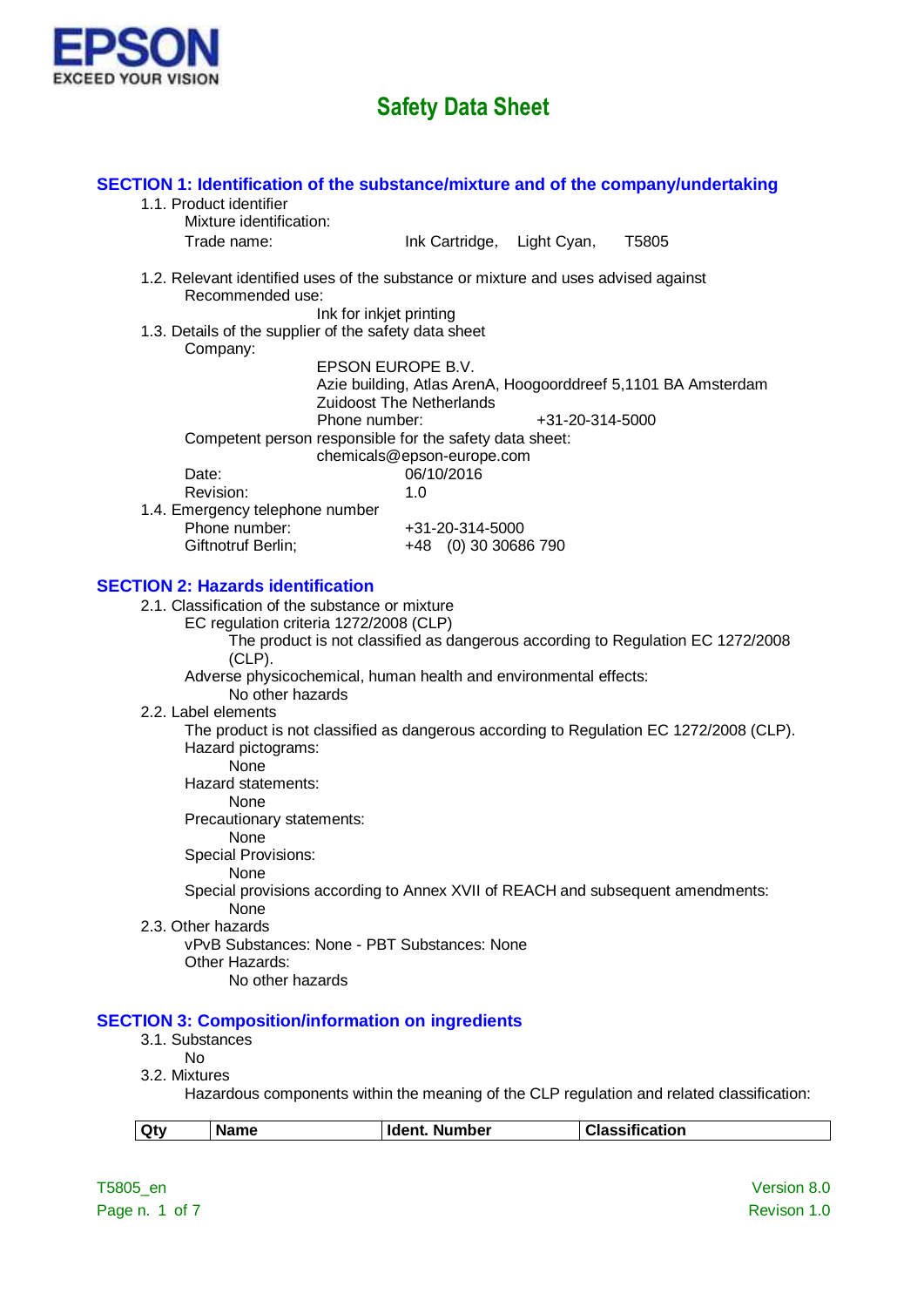

| $65\% \sim$<br>80% | Water                         | CAS:<br>EC: | 7732-18-5<br>231-791-2      | The product is not classified as<br>dangerous according to<br>Regulation EC 1272/2008 (CLP). |
|--------------------|-------------------------------|-------------|-----------------------------|----------------------------------------------------------------------------------------------|
| $20\% \sim$<br>25% | Glycerol                      | CAS:<br>EC: | $56 - 81 - 5$<br>200-289-5  | The product is not classified as<br>dangerous according to<br>Regulation EC 1272/2008 (CLP). |
|                    | $1\%$ ~ 3%   Triethanol amine | CAS:<br>EC: | $102 - 71 - 6$<br>203-049-8 | The product is not classified as<br>dangerous according to<br>Regulation EC 1272/2008 (CLP). |

#### **SECTION 4: First aid measures**

- 4.1. Description of first aid measures
	- In case of skin contact:

Wash with plenty of water and soap.

In case of eyes contact:

In case of contact with eyes, rinse immediately with plenty of water and seek medical advice.

In case of Ingestion:

Do not under any circumstances induce vomiting. OBTAIN A MEDICAL EXAMINATION IMMEDIATELY.

In case of Inhalation:

Remove casualty to fresh air and keep warm and at rest.

- 4.2. Most important symptoms and effects, both acute and delayed None
- 4.3. Indication of any immediate medical attention and special treatment needed Treatment:

### None

#### **SECTION 5: Firefighting measures**

- 5.1. Extinguishing media
	- Suitable extinguishing media: Water Carbon dioxide (CO2). Extinguishing media which must not be used for safety reasons: None in particular.
- 5.2. Special hazards arising from the substance or mixture Do not inhale explosion and combustion gases.
	- Burning produces heavy smoke.
- 5.3. Advice for firefighters
	- Use suitable breathing apparatus .

Collect contaminated fire extinguishing water separately. This must not be discharged into drains.

Move undamaged containers from immediate hazard area if it can be done safely.

#### **SECTION 6: Accidental release measures**

- 6.1. Personal precautions, protective equipment and emergency procedures
	- Wear personal protection equipment.
		- Remove persons to safety.
	- See protective measures under point 7 and 8.
- 6.2. Environmental precautions

Do not allow to enter into soil/subsoil. Do not allow to enter into surface water or drains. Retain contaminated washing water and dispose it.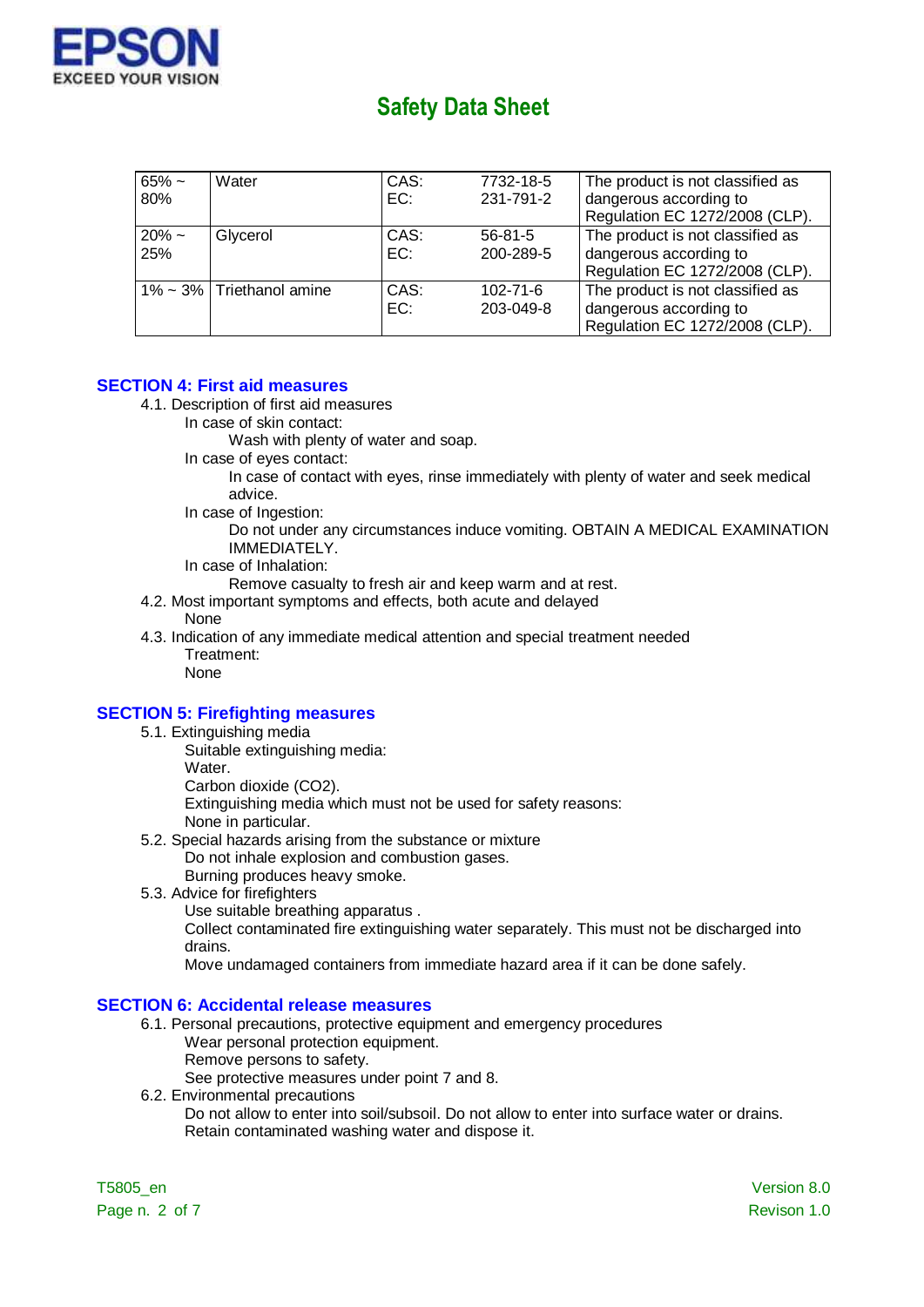

In case of gas escape or of entry into waterways, soil or drains, inform the responsible authorities.

- Suitable material for taking up: absorbing material, organic, sand
- 6.3. Methods and material for containment and cleaning up
- Wash with plenty of water.
- 6.4. Reference to other sections See also section 8 and 13

#### **SECTION 7: Handling and storage**

- 7.1. Precautions for safe handling Avoid contact with skin and eyes, inhalation of vapours and mists. Do not eat or drink while working. See also section 8 for recommended protective equipment.
- 7.2. Conditions for safe storage, including any incompatibilities
	- Keep away from food, drink and feed. Incompatible materials: None in particular. Instructions as regards storage premises: Adequately ventilated premises.
- 7.3. Specific end use(s) .<br>None in particular

#### **SECTION 8: Exposure controls/personal protection**

- 8.1. Control parameters
	- Glycerol CAS: 56-81-5
		- OEL Type: OSHA LTE: 5 mg/m3 Notes: PEL, as mist, respirable fraction - OEL Type: OSHA - LTE: 15 mg/m3 - Notes: PEL, as mist, total dust
	- DNEL Exposure Limit Values
		- No data available
	- PNEC Exposure Limit Values
	- No data available

#### 8.2. Exposure controls

Eye protection:

Not needed for normal use. Anyway, operate according good working practices.

Protection for skin:

No special precaution must be adopted for normal use.

- Protection for hands:
	- Not needed for normal use.
- Respiratory protection:

Not needed for normal use.

Thermal Hazards:

None

- Environmental exposure controls:
	- None
- Appropriate engineering controls:
	- None

### **SECTION 9: Physical and chemical properties**

| 9.1. Information on basic physical and chemical properties |                   |                   |
|------------------------------------------------------------|-------------------|-------------------|
| Appearance and colour:                                     | Light Cyan Liquid |                   |
| Odour:                                                     | Slightly          |                   |
| Odour threshold:                                           | No data available |                   |
| pH:                                                        | $8.1 - 9.5$       | at 20 $\degree$ C |
| Melting point / freezing point:                            | $-28.4 °C$        |                   |
|                                                            |                   |                   |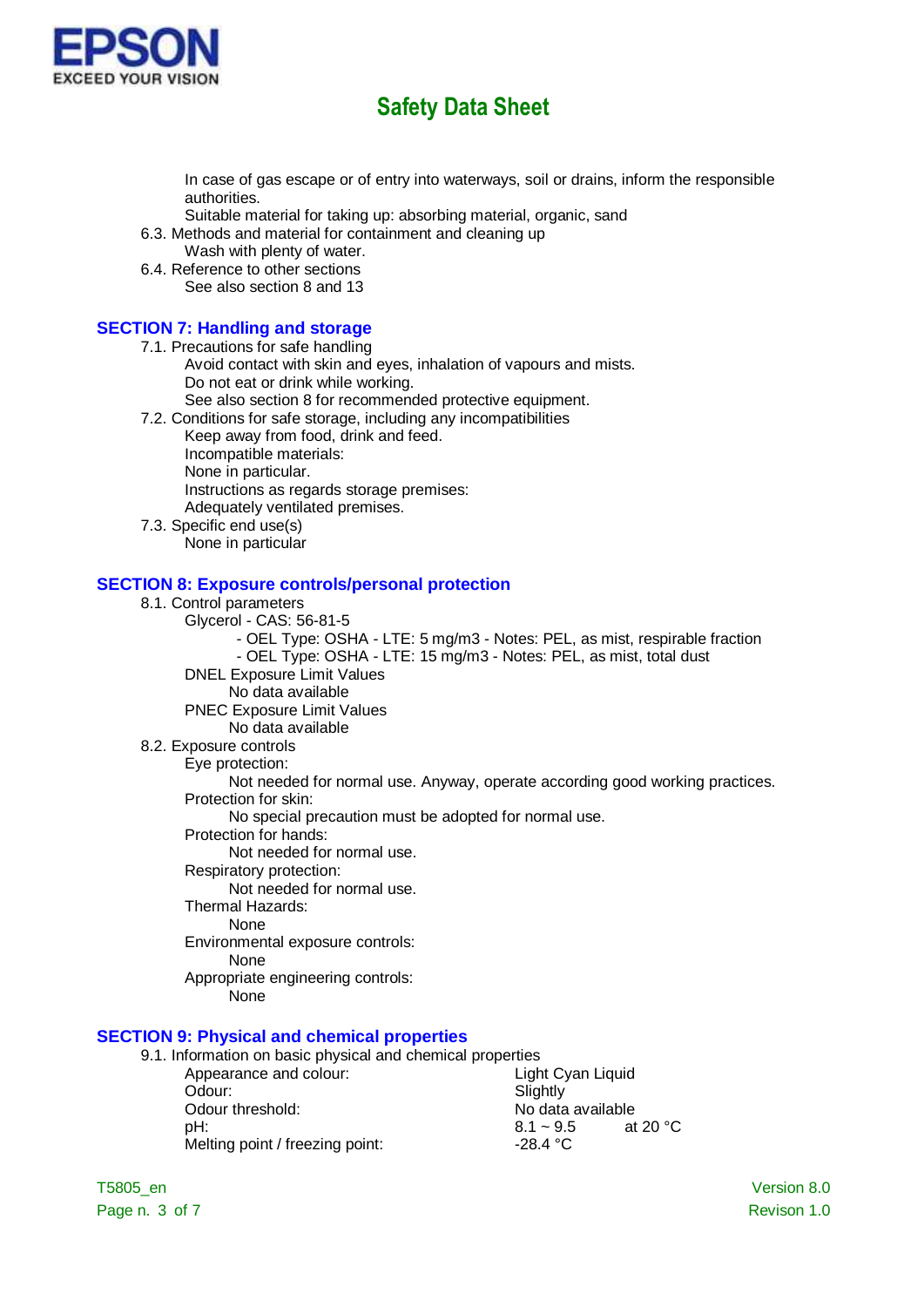

Initial boiling point and boiling range: No data available Solid/gas flammability:<br>
Unper/lower flammability or explosive limits: No data available Upper/lower flammability or explosive limits: Vapour density: No data available Flash point:  $\overline{ }$   $\overline{ }$   $\overline{ }$   $\overline{ }$   $\overline{ }$   $\overline{ }$   $\overline{ }$   $\overline{ }$   $\overline{ }$   $\overline{ }$   $\overline{ }$   $\overline{ }$   $\overline{ }$   $\overline{ }$   $\overline{ }$   $\overline{ }$   $\overline{ }$   $\overline{ }$   $\overline{ }$   $\overline{ }$   $\overline{ }$   $\overline{ }$   $\overline{ }$   $\overline{ }$   $\overline{ }$   $\overline{ }$  Evaporation rate: No data available Vapour pressure: Vapour pressure: No data available Relative density:  $1.062$  at 20 °C Solubility in water: Complete Solubility in oil: No data available Partition coefficient (n-octanol/water): No data available Auto-ignition temperature: No data available Decomposition temperature: No data available Viscosity:  $\leq$  5 mPa·s at 20 °C Explosive properties: No data available Oxidizing properties: No data available

9.2. Other information Miscibility: Miscibility: No data available Fat Solubility: No data available Conductivity: Conductivity: Conductivity:

#### **SECTION 10: Stability and reactivity**

- 10.1. Reactivity
- Stable under normal conditions
- 10.2. Chemical stability Stable under normal conditions
- 10.3. Possibility of hazardous reactions None
- 10.4. Conditions to avoid Stable under normal conditions.
- 10.5. Incompatible materials None in particular.
- 10.6. Hazardous decomposition products None.

#### **SECTION 11: Toxicological information**

- 11.1. Information on toxicological effects
	- Toxicological information of the mixture: No data available
		-
		- Toxicological information of the main substances found in the mixture:
			- Glycerol CAS: 56-81-5
			- a) acute toxicity:

Test: LD50 - Route: Oral - Species: Guinea pig = 7750 mg/kg - Source: Journal of Industrial Hygiene and Toxicology. Vol. 23, Pg. 259, 1941 Test: LDLo - Route: Oral - Species: Human = 1428 mg/kg - Source: "Toxicology of Drugs and Chemicals," Deichmann, W.B., New York, Academic Press, Inc., 1969Vol. -, Pg. 288, 1969. - Notes: BEHAVIORAL: HEADACHE GASTROINTESTINAL: NAUSEA OR VOMITING

Triethanol amine - CAS: 102-71-6

a) acute toxicity:

Test: LD50 - Route: Oral - Species: Guinea pig = 2200 mg/kg - Source: "Toxicometric Parameters of Industrial Toxic Chemicals Under Single Exposure," Izmerov, N.F., et al., Moscow, Centre of International Projects, GKNT, 1982Vol. -, Pg. 114, 1982.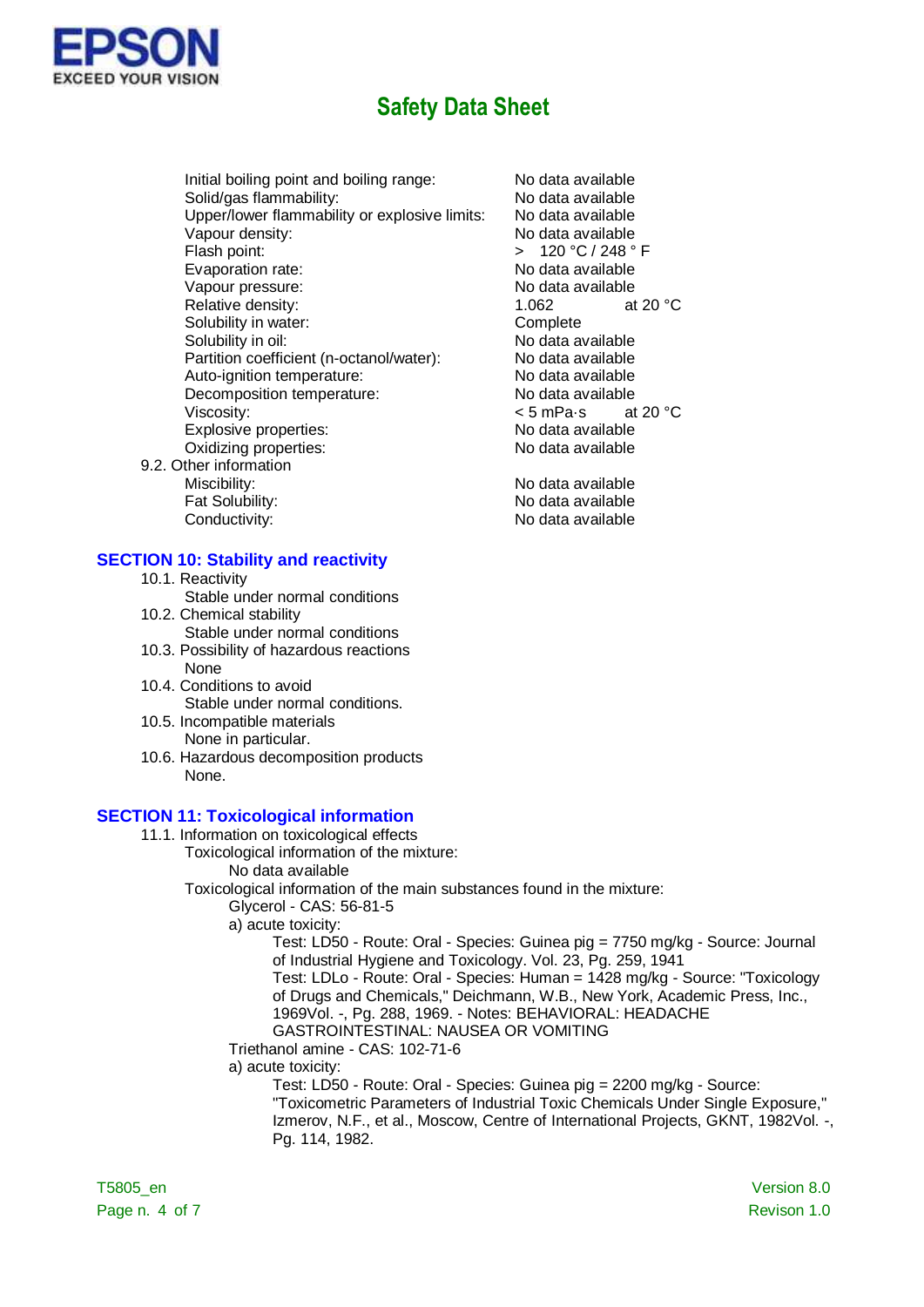

Test: LD50 - Route: Oral - Species: Mouse = 5846 mg/kg - Source: Science Reports of the Research Institutes, Tohoku University, Series C: Medicine. Vol. 36(1-4), Pg. 10, 1989. - Notes: GASTROINTESTINAL: "HYPERMOTILITY, DIARRHEA" KIDNEY, URETER, AND BLADDER: OTHER CHANGES BEHAVIORAL: CONVULSIONS OR EFFECT ON SEIZURE THRESHOLD

If not differently specified, the information required in Regulation (EU) 2015/830 listed below must be considered as 'No data available':

- a) acute toxicity;
- b) skin corrosion/irritation;
- c) serious eye damage/irritation;
- d) respiratory or skin sensitisation;
- e) germ cell mutagenicity;
- f) carcinogenicity;
- g) reproductive toxicity;
- h) STOT-single exposure;
- i) STOT-repeated exposure;
- j) aspiration hazard.

#### **SECTION 12: Ecological information**

12.1. Toxicity

Adopt good working practices, so that the product is not released into the environment. No data available

- 12.2. Persistence and degradability
- No data available
- 12.3. Bioaccumulative potential No data available
- 12.4. Mobility in soil
- No data available
- 12.5. Results of PBT and vPvB assessment
- vPvB Substances: None PBT Substances: None 12.6. Other adverse effects
	- None

#### **SECTION 13: Disposal considerations**

13.1. Waste treatment methods

Recover if possible. In so doing, comply with the local and national regulations currently in force.

#### **SECTION 14: Transport information**

14.1. UN number

Not classified as dangerous in the meaning of transport regulations.

- 14.2. UN proper shipping name
- No data available
- 14.3. Transport hazard class(es) No data available
- 14.4. Packing group
	- No data available
- 14.5. Environmental hazards
	- No data available
- 14.6. Special precautions for user No data available
- 14.7. Transport in bulk according to Annex II of MARPOL73/78 and the IBC Code No data available

Page n. 5 of 7 Revison 1.0

T5805\_en Version 8.0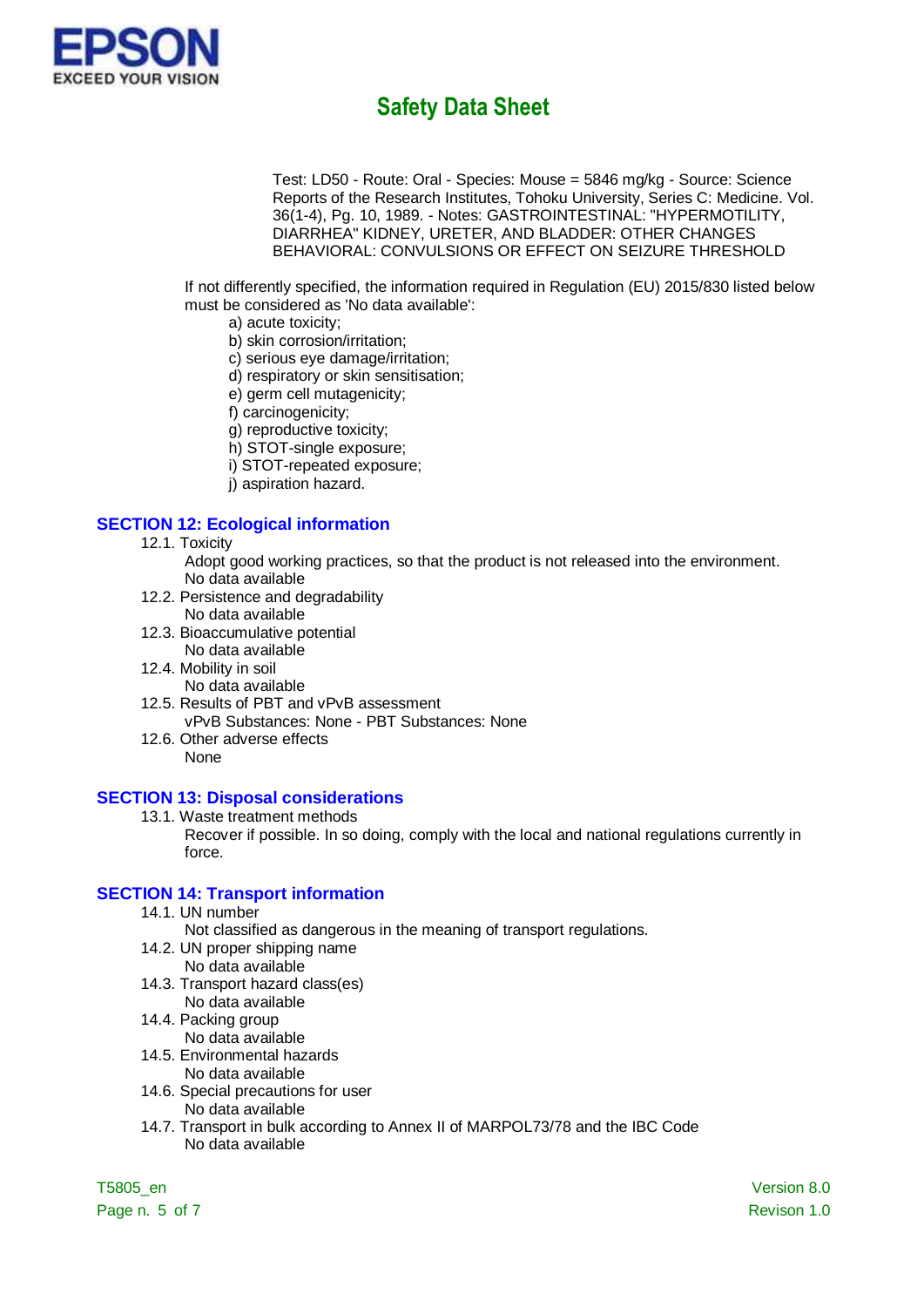

#### **SECTION 15: Regulatory information**

15.1. Safety, health and environmental regulations/legislation specific for the substance or mixture Dir. 98/24/EC (Risks related to chemical agents at work) Dir. 2000/39/EC (Occupational exposure limit values) Regulation (EC) n. 1907/2006 (REACH) Regulation (EC) n. 1272/2008 (CLP) Regulation (EC) n. 790/2009 (ATP 1 CLP) and (EU) n. 758/2013 Regulation (EU) 2015/830 Regulation (EU) n. 286/2011 (ATP 2 CLP) Regulation (EU) n. 618/2012 (ATP 3 CLP) Regulation (EU) n. 487/2013 (ATP 4 CLP) Regulation (EU) n. 944/2013 (ATP 5 CLP) Regulation (EU) n. 605/2014 (ATP 6 CLP) Restrictions related to the product or the substances contained according to Annex XVII Regulation (EC) 1907/2006 (REACH) and subsequent modifications: Restrictions related to the product: No restriction. Restrictions related to the substances contained: No restriction. Where applicable, refer to the following regulatory provisions : Directive 2003/105/CE ('Activities linked to risks of serious accidents') and subsequent amendments. Regulation (EC) nr 648/2004 (detergents). 1999/13/EC (VOC directive)

Provisions related to directives 82/501/EC(Seveso), 96/82/EC(Seveso II):

No data available

15.2. Chemical safety assessment

No

#### **SECTION 16: Other information**

This safety data sheet has been completely updated in compliance to Regulation 2015/830. This document was prepared by a competent person who has received appropriate training. Main bibliographic sources:

ECDIN - Environmental Chemicals Data and Information Network - Joint Research Centre, Commission of the European Communities

SAX's DANGEROUS PROPERTIES OF INDUSTRIAL MATERIALS - Eight Edition - Van Nostrand Reinold

CCNL - Appendix 1

Insert further consulted bibliography

The information contained herein is based on our state of knowledge at the above-specified date. It refers solely to the product indicated and constitutes no guarantee of particular quality. It is the duty of the user to ensure that this information is appropriate and complete with respect to

the specific use intended.

This Safety Data Sheet cancels and replaces any preceding release.

| European Agreement concerning the International Carriage of   |
|---------------------------------------------------------------|
| Dangerous Goods by Road.                                      |
| Chemical Abstracts Service (division of the American Chemical |
| Society).                                                     |
| Classification, Labeling, Packaging.                          |
| Derived No Effect Level.                                      |
|                                                               |